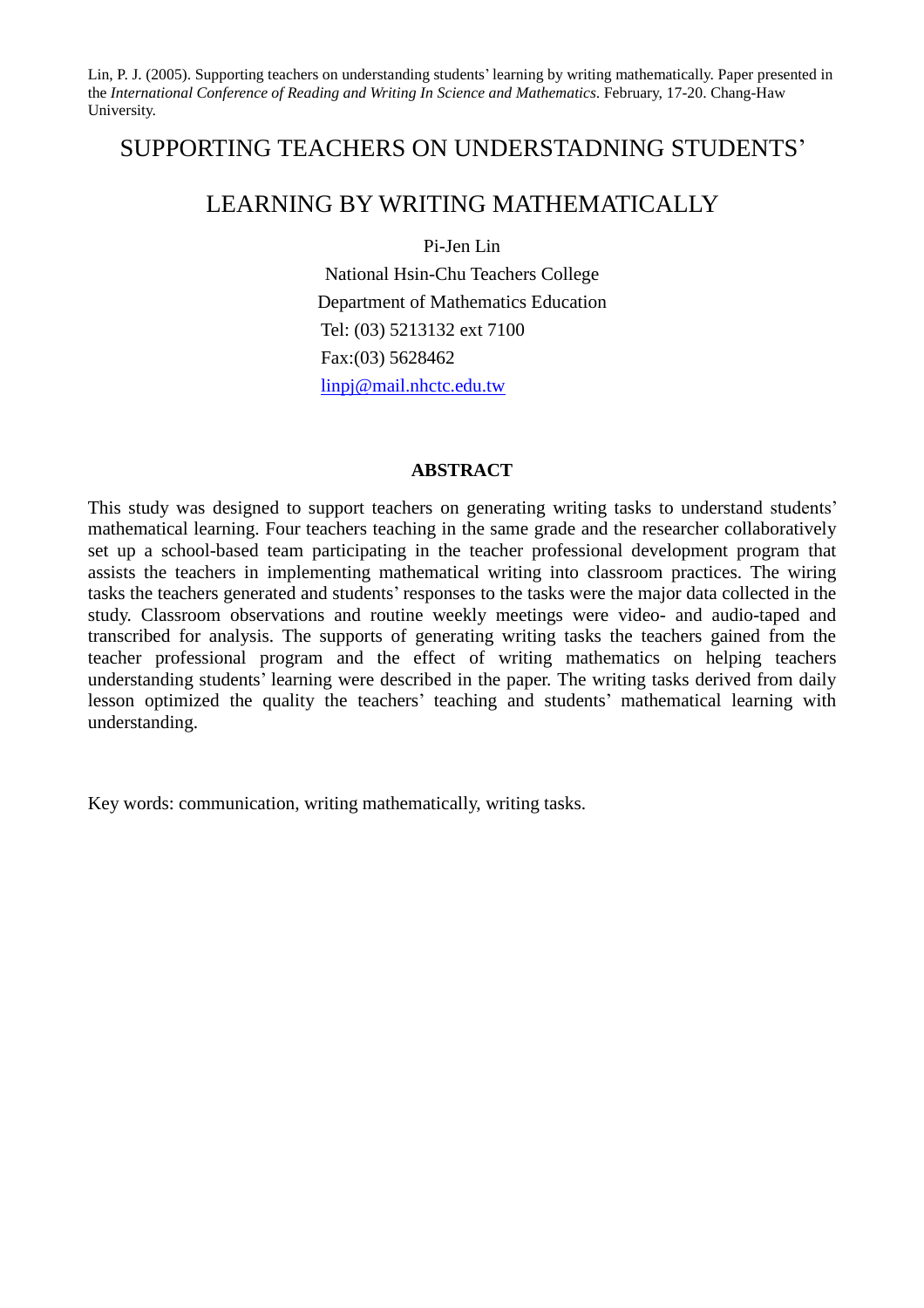## INTRODUCTION

Learning with understanding is a major goal of school mathematics curriculum (MET, 2000). When students are challenged to think and reason about mathematics, they learn to communicate the results of their thinking to others orally or in writing. This indicates that communication is central to the current vision of desirable mathematics teaching.

Communication is a way of sharing ideas and clarifying understanding. It plays a key role in helping children make important connections among physical, pictorial, symbolic, verbal, and mental representations of mathematical ideas. Representation, talking, listening, writing, and reading are key communication skills. Recent years have seen increasing interest in representing, talking, listening, and reading in mathematics classroom of Taiwan. This is evident in the literatures of research on classroom discourse (Tsai, 2004). However, little attention paid to the role of writing in mathematics teaching.

The process of creating a writing community in mathematics classroom involving complex and multifaceted undertaking is a challenge for teachers (Morgan, 1998). Teachers are challenged by the interplay between the reform vision of instruction and their own experience with more traditional tasks and pedagogy. In order that teachers are able to help their students develop writing skill, the teachers must themselves have such kind of the knowledge of writing-to-learn mathematically. Thus, helping teachers toward an instruction rich in writing mathematics in classroom is likely to require needed support from collaborative communities of practice in which writing-to-learn mathematical occurs. Thus, there is a need to design a teacher professional development program to give the needed support and the new experience for teachers.

Why do we advocate the writing work in mathematics teaching? How do teachers help students to develop their writing skill? These two questions are relevant to two key aspects of writing mathematically. The former is related to the claims of writing-to-learn, while the latter is with respect to learning-to-write. Writing-to-learn mathematics refers to the benefits of the writing mathematically, while learning-to-write mathematics refers to the strategies or techniques to improve students'knowledge and competencies of writing.

With respect to writing-to-learn mathematics, Morgan (1998) reviewing the literatures of research on writing mathematically summarized as cognitive and affective benefits. In the affective benefit, writing about feelings and about beliefs about the nature of mathematics help change students'perceptions of mathematics and to move them away from the idea that mathematics is always have a unique right answer. In the cognitive benefit, writing activity helps students to organize their thoughts, to make connections between new and old learning, and to support their mathematical thinking. The literature of writing-to-learn in mathematics shows that the types of learning depend on the different types of writing tasks (Miller, 1992). For instance, describing how a problem is solved helps students clarify their thinking and develop deeper understanding. After children have solved a problem, writing about solutions to problems helps them exhibit knowledge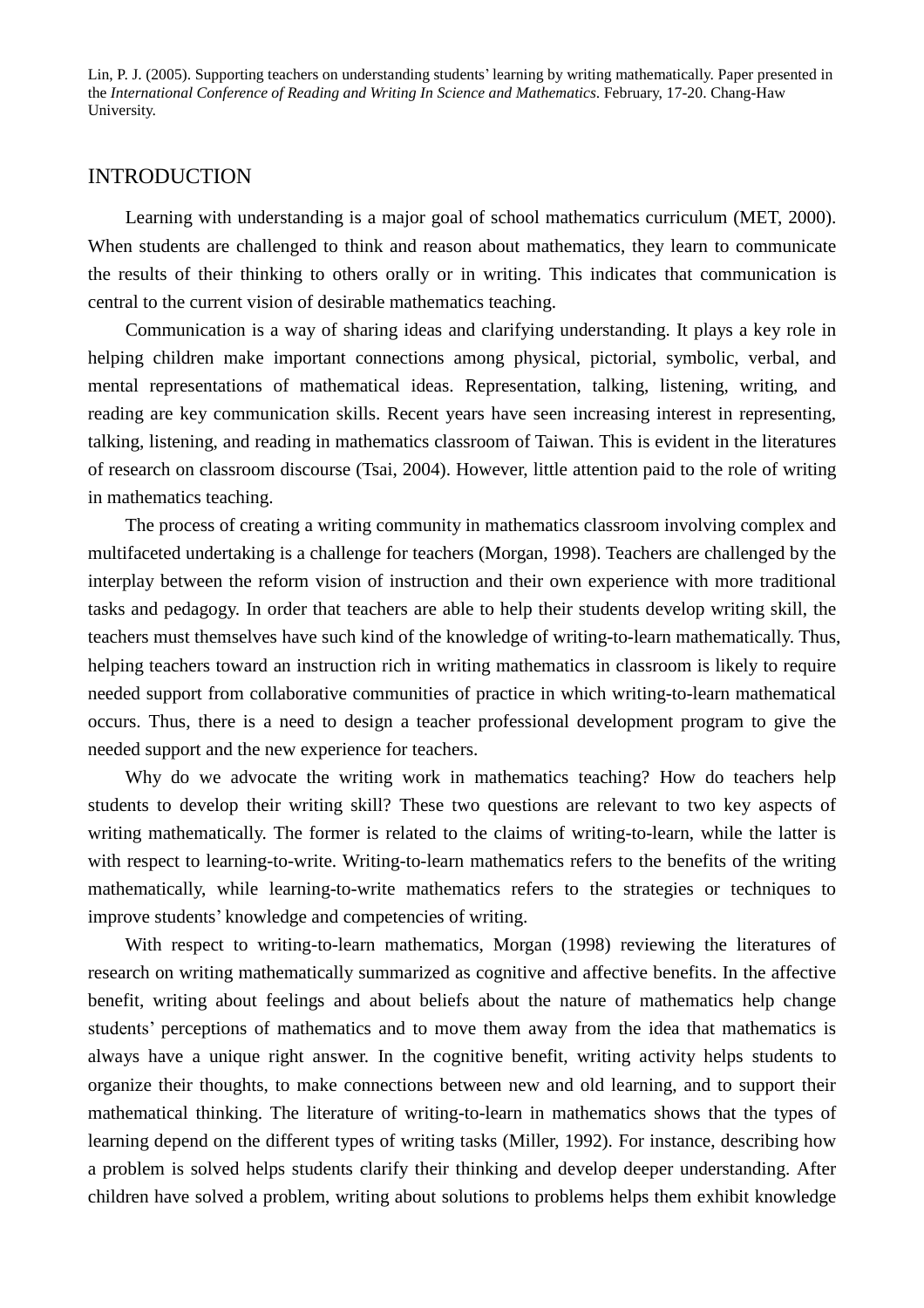of the problem's place in the real world. The writing about word problems helps students to focus on the meanings of key words and on the relations between the words and the associated equations. The diverse types of learning interweaved students'various competencies of mathematics. However, the challenge for teachers facing the problem of writing-to-learn mathematics is how to generate creative and diverse writing tasks for students improving their learning in mathematics.

Learning-to-write mathematics is concerned about how students may learn to write in ways that their teachers value. Prior to resolving the problem, an issue that the development of learning to write is natural or it should be deliberately taught should be addressed here. The spontaneous development of learning to write is suggested as the Standards (NCTM, 1989) "This is best accomplished in problem situations in which students have an opportunity to read, write, and discuss ideas in which the use of the language of mathematics becomes natural. (P. 6)". On the contrary, many researchers appear to supports the views of writing that it should be taught (Graves, 1983; Wilde, 1991). Due to writing mathematically involving the connections between the complicated and multifaceted learning, it must be developed by teachers'interventions. Hence, this study takes the position of writing mathematically that teachers need to help students to learn how to write in mathematics and the teachers' generation of writing tasks need to be supported.

## THEORETICAL PERSPECTIVES OF THE STUDY

Reflection and social interaction are the two elements of the theoretical perspective of the study. This study assumes that the teachers will learn new ways of teaching mathematics only if they have opportunities to reflect on how students construct knowledge and integrate it into their existing knowledge structure. Therefore, the teachers were invited to reflect on their practical experiences in weekly meetings and developing their own insights into writing mathematically through the interaction between the participants. Teachers, as learners, can change or increase their knowledge when their cognitive structures are developed through social interaction and reflection.

Students' learning to write and teachers' learning to conduct mathematical writing tasks is seen to be situated in interactions with students (Cobb & McClain, 1999). The classroom was the primary site for the teachers' learning about writing-to-learn and learning-to write in mathematics. Learning to write and leaning to conduct mathematical writing tasks develops in part by social interaction. Social constructivists assert that social constructing of knowledge occurs through its negotiation and interaction with more capable peers (Vygotsky, 1978). The activities related to generating writing tasks were structured to ensure that knowledge was actively developed by the teachers rather than imposed by the researcher. Social interactions between the teachers and the researcher create more multiple perspectives of writing mathematically. The researcher as a partner of the teachers created the opportunity of professional dialogues and helped to solve the problems when the teachers encountered in implementing writing into practices.

There was a research question to be answered: How did the teachers supported by a teacher program improve their understanding of students'learning by writing mathematically?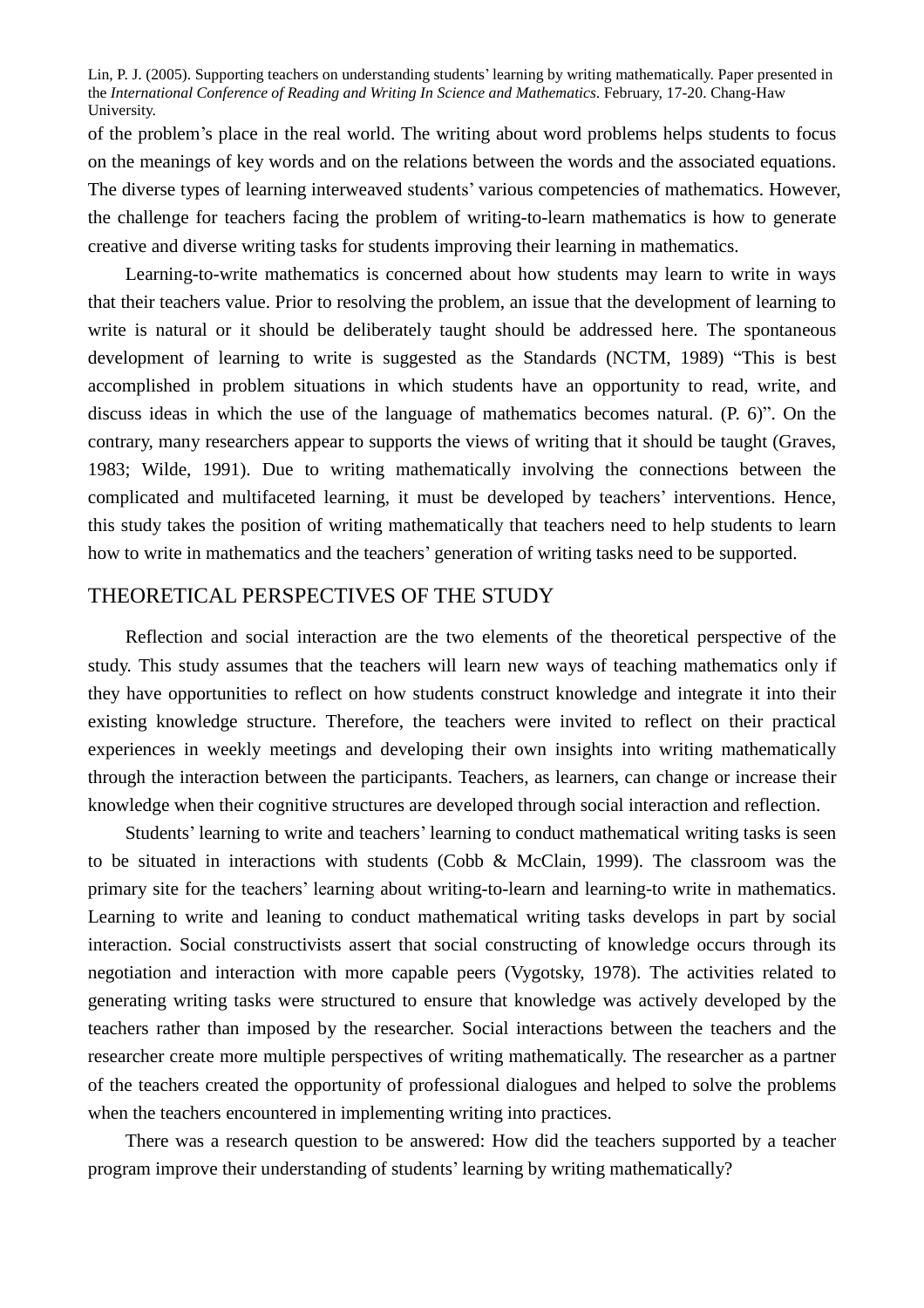## Method

#### **The Teacher Professional Development Program**

The study reported here was part of the first year study of a three-year research project designed to develop a teacher professional program in which supports teachers in implementing writing into classroom practice. To reach the aim, the teachers were encouraged to use journal as a technique of gathering students' thinking processes, strategies, and their understanding. Writing tasks were served as the prompts of students'journal since 1) journal writing is likely to bring to light thoughts and understanding that typical classroom tests do not elucidate; 2) we want to establish a better means of communication among students, parents, and teachers about mathematics leaning taking place in classrooms; 3) we are looking for a better way to assess individual student's entire learning process by writing about mathematics.

Supporting teachers on generating writing tasks was the core of the teacher education program. The concerns of writing tasks included: (1) supporting a method of allowing students to demonstrate their strengths, (2) stimulating students to make connections for mathematical ideas, (3) generating the writing tasks for inspecting what and how students learned from daily lesson, (4) generating high quality of writing with the potential of promoting cognitive growth, and (5) generating creative and diverse writing tasks as possible.

#### **Settings and Participants**

To achieve the aim, a school-based team consisting of four third-grade teachers were set up to discuss the issue of learning-to-write which occurred in one teacher's classroom by comparing to others. The year of teaching for four teachers (Yo, Mei, Jen, and Ying) is from 5 to 16. Four teachers were selected from the same grade so that they could support each other in their efforts to effect change. Besides, same mathematical content lent itself to a focus and similar issues of writing addressed drew attention from each teacher, leading to in-depth discussions. Thus, third-grade classrooms were one context of teachers'learning to design writing tasks and to examine the effect of writing on students'learning. Participation in routine weekly meetings was the other primary context. The role of the researcher was not to provide ready-made tasks for teachers to use, but to create opportunities for the teachers to construct their own writing tasks for students.

Classroom observation was used as a means of increasing the teachers'awareness of generating writing tasks based on the lessons that we observed altogether. Following each observation period, we met together to discuss what the teachers had observed. The three-hour weekly meetings were for providing the teachers the opportunities of sharing their creative tasks with others and helping them rethink the value of tasks in gathering information about students' in-depth understanding. Teachers were encouraged to reflect on the observations and discussions by wiring reflective journals. To analyze how students responded to the tasks, they required bringing them to weekly meetings. I asked each teacher to report in public in the meeting what they learned from the tasks and what information they gathered from students'responses. Analyzing each task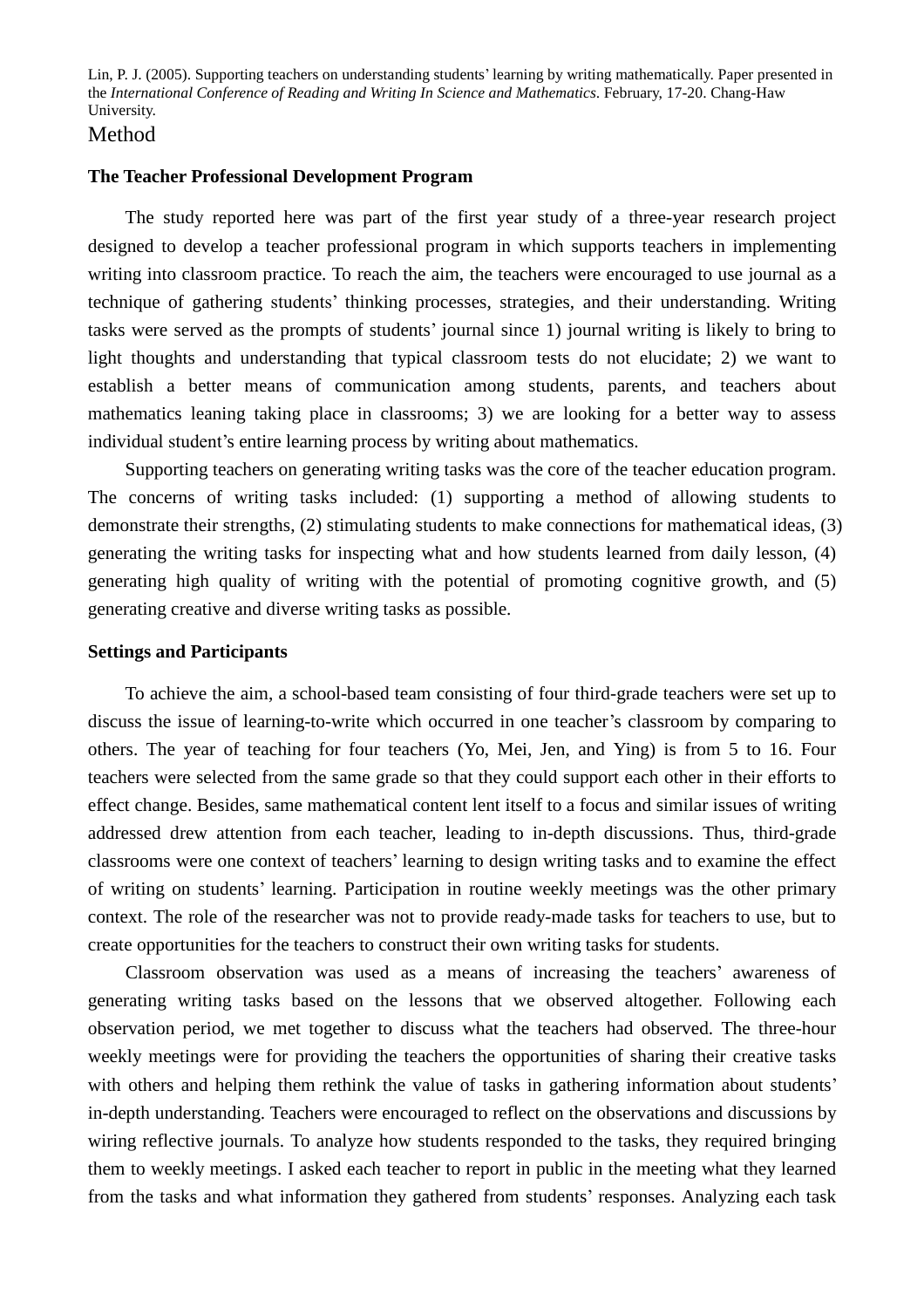together was intended to expand each teacher's perspectives of students'learning.

#### **Data and Analysis**

Data for this study was gathered through classroom observations, writing tasks, and teachers' analyses of students' responses to the tasks throughout the entire year. The weekly meetings were audio-recorded and then were transcribed. The writing tasks and students'responses to the tasks were copied as major methods of the data collected in the study. Teachers' reflective journal is an essential method for collecting writing practice.

## RESULTS

#### **Supports for Teachers Generating Writing Tasks for Understanding Students'Learning**

Initially, I would rather not provide ready-made or exemplary of writing tasks for teachers to replicate. Instead, to meet students'needs, I encouraged them to conduct personal writing tasks based on worthwhile teaching or learning events occurring in their own classrooms. In the very beginning of the study, the teachers were frustrated and helpless in generating writing tasks for understanding students learning, since the teachers, their students, and students'parents have never been encountered this new challenge. Mei expressed her frustration with the use of writing tasks as follows.

At the beginning, I asked my students to write about the key ideas that we taught today by drawings or written words. However, they did not know what should be written and their parents could not give them helps due to without their participating in classroom teaching. The number of words less than one line students wrote were related to their interesting or impressive events, such as a funny action happening in the classroom, but did not involved in mathematics learning. Accordingly, I frequently received parents' phone calls at night to ask about the activities we engaged in today's teaching. (Journal, Mei, 19990920)

Mei shared this uncomfortable experience about helping students write in mathematics in a routine meeting. Learning from Mei's experience, Yo suggested that the teachers best gave students the opportunity of learning to write in classroom since it is a new experience for students, Moreover, parents could not provide their children any help instead of their voices becoming the noise for the teachers. In the first two weeks, the writing tasks the four teachers conducted for students were only on writing about what they have learned from teaching. However, students could only write in less than ten words but also irrelevant with mathematics learning.

The first writing task involving in mathematics learning conducted by Yo was as the pilot of improving the teachers'knowledge of the generation of writing mathematically. The writing task

initiated from classroom teaching was intended to clarify if the third-grade students made sense of the number sequence from 1000 to 2000. A student, Jee, responded to the task by drawing a line of the trains to represent the meanings of 1980 and 1950 as an example portrayed in

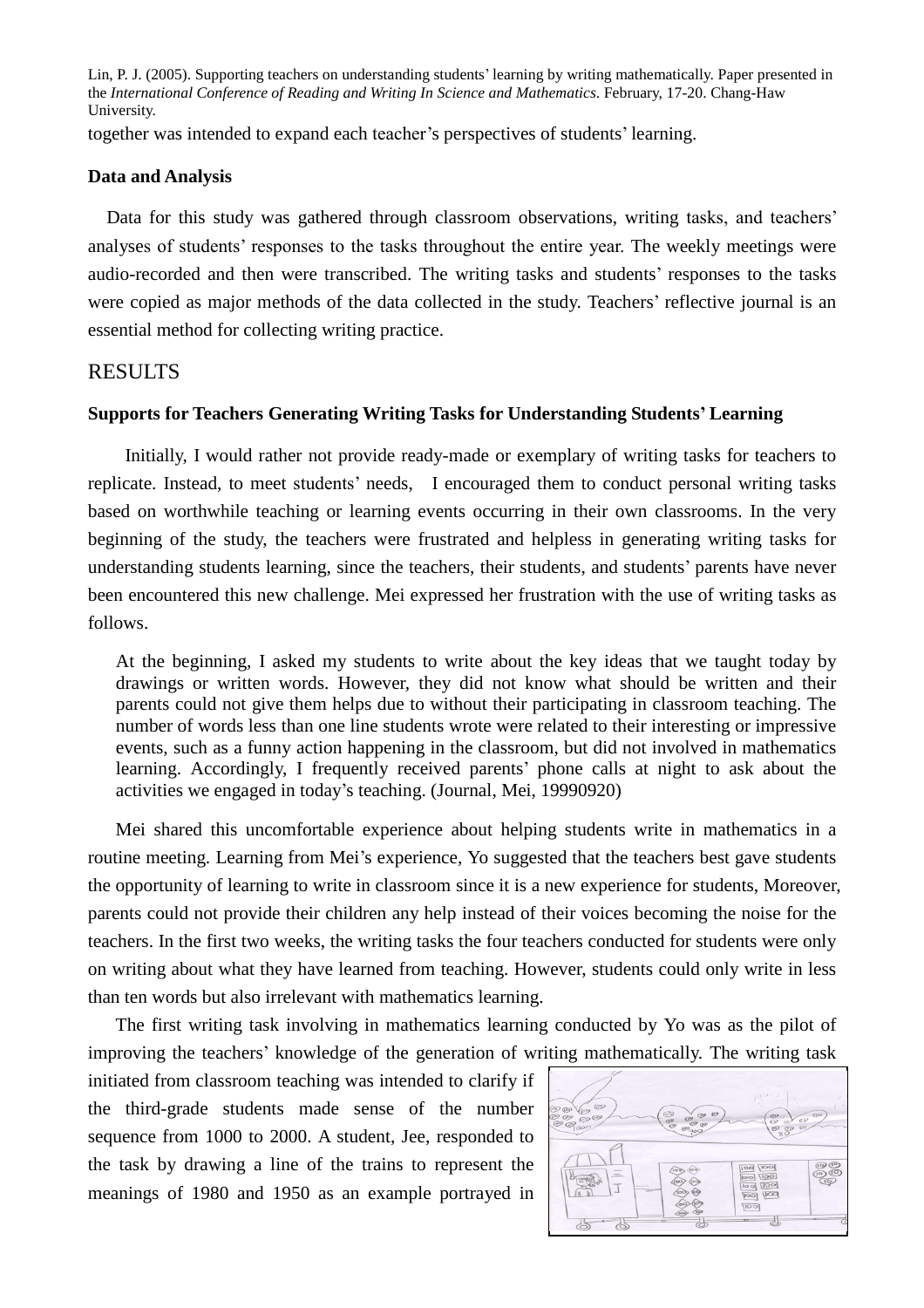Figure 1. The students' highly involving in teaching as we observed, Yo asked each student to write a favorite number between 1000 and 2000 in their own whiteboard. Later on, a student with the written number such as 1090 was called up as the head of the train, and then was followed by another student who had the number such as 1070 or followed the head of train if the student has the number such as 1090.

did you expect to learn about your students from the task Figure 1 Jee's pictorial representation of 1980 and 1950 Yo brought students'responses to the routine meeting for the teachers analyzing them. After the teachers reviewing the students'work, in order to help them rethink the value of the use of writing tasks in gathering students'in-depth thinking, I asked Yo to answer the following questions: What you conducted? Were you satisfied with your students' performance on the task? Did you really get what you want to gather? Besides, I asked each teacher to report in public what they learned from the task and what insight they gained from students' responses.

At the same time, the teacher Jen gave Yo's positive feedback about what she learned from students' responses. Jen found that Jee put 1000, 100, and 1 into different trunks respectively and indicated his ability of representing 1980 as 10 hundreds, 9 hundreds, and 8 tens, same as 1950. Although Jee did not learn ten hundred as one thousand yet, he has already made it true now. Therefore, most of the students experienced the relationship between thousand and hundred from this writing task.

Yo shifted her mathematics teaching with students-centered from traditional approach by connecting to students'daily life activities and by motivating students'involvement. Based on the practice, Yo also realized the type of writing task can be as the extension of the classroom teaching beyond just reviewing what happened in the classroom she did before. She stated in her reflective journal as follows.

Due to the need of generating writing task, it pushed me to figure out how to make my teaching exciting and creative. Otherwise, I did not change the way of my teaching. From the teachers' positive feedback today, I do not feel that generating writing tasks is a hard work. It seems to be likely to generate from daily lesson for the purpose of examining students' understanding. (Journal, Yo, 19991004)

The diversity and quality of writing tasks proceeded over time throughout the entire study. The writing tasks for the purpose of teachers understanding students'learning the teachers generated were sorted into the following four categories: (1) helping teachers clarify students'own mathematical thinking, (2) helping teachers developing their students'critical thinking, (3) helping teachers recognize where students need to made a remedy instruction, and (4) helping teachers understand various cognitive levels among students. Each of the tasks and students'responses to the tasks were given the examples in Lin's (2003) paper. The writing tasks for improving students' ability the teachers generated were summarized into four categories: generating story problems, problem solving, communication, and critical thinking. The categories of writing tasks of generating story problems and students' responses to the tasks were given in Lin's (2004) paper.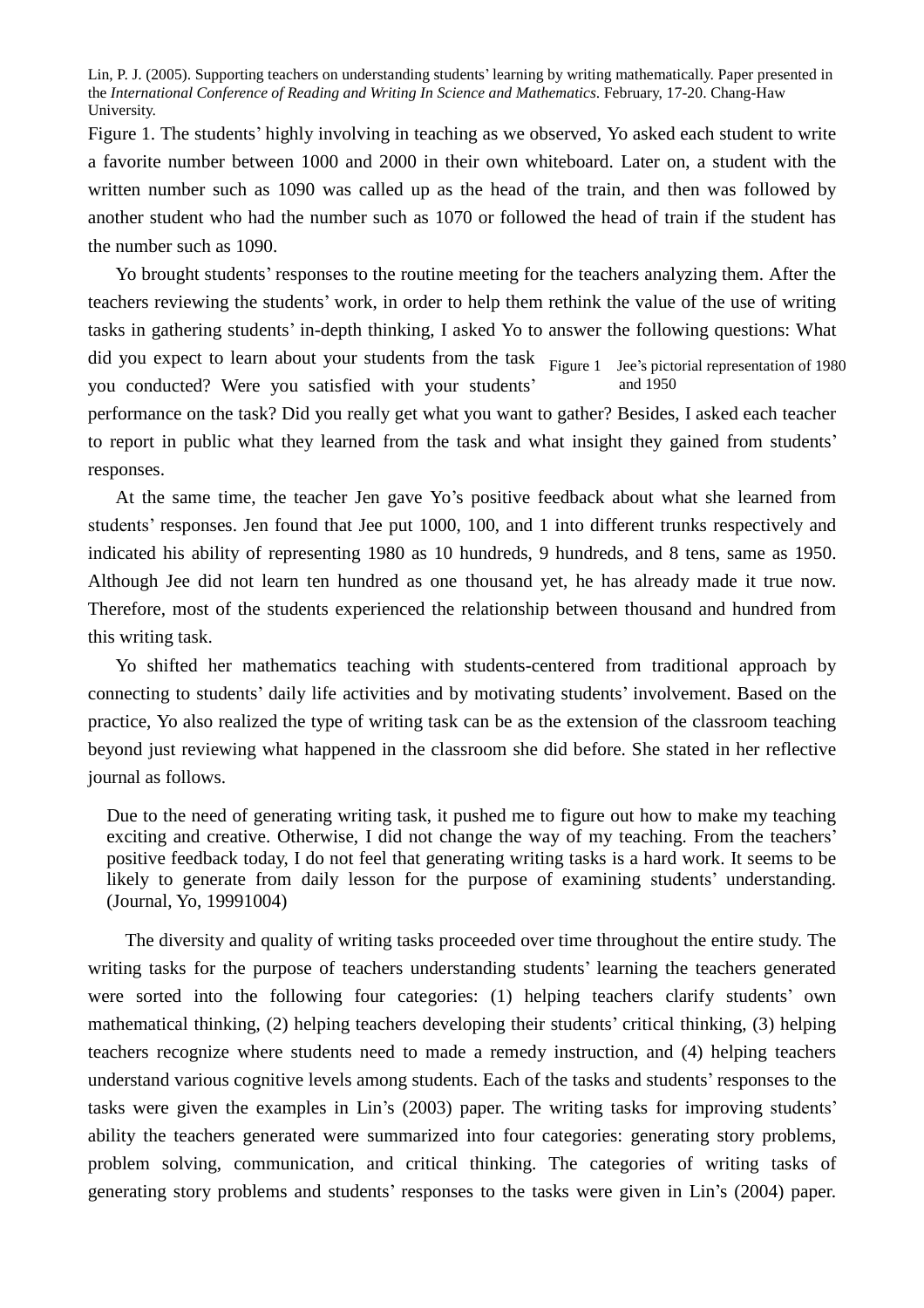The following session will focus on how the teachers created the wiring tasks for improving students'problem solving ability. The writing tasks for improving students'ability of problem solving the teachers conducted were intended to help their students to make connections what they learned in the classroom. The following two tasks were the examples to illustrate how the teachers elaborated students'learning.

## **Supporting Teachers Developing Students Learning with Understanding**

#### **Task 1: Composition of a 4-digit number**

The task 1 as described in Figure 2, Yo conducted for clarifying students'concept of place value of 4-digit number. The teachers were impressive of the writing task, since it was a creative and attractive task in which Yo took advantage of activity of the SOGO opening celebration in the local city. Each student was excited in accomplishing this task by extended their hand to cover the money printed on the sheet as possible. The essential element of the task to be called a good task by the teachers was the key question students to be answered in the task. The question was that how many pieces of thousands, hundreds, tens, and ones you covered. This question examined if the students performed well, such as 3 thousands, 7 hundreds, 5 tens, and 8 ones turn into the number 3758.



Figure 2: Task of composition of a 4-digit number Figure 3: Task of recognizing centiliter

#### **Task 2: Recognition of centiliter**

The task 2 as depicted in Figure 3 Yo conducted was for making the connection from concrete operation to pictorial representation. In the classroom we observed, she asked each group of students to make three centiliters of water into a given container by using a cup with one-centiliter scale. After that, each group needed to draw the procedures of making three centiliters of water on their whiteboard and reported in public their performance to other groups. Following the highly interactive teaching, Yo asked students to write for summarizing what they did in the classroom. Upper of the Figure 2 indicates that the student Kei had incorrect representations. He was confused to represent between the second one centiliter and two centiliters. At the very beginning of the next day lesson, Yo asked Kei to come to the front of the class to explain his wrong answer. As a consequence, Kei corrected his wrong answer from his classmates. Besides, one of the teacher, Jen, responded to the task 2 in the week meeting and said that

I did not attend to such as Kei's misconception before. I taught this lesson without providing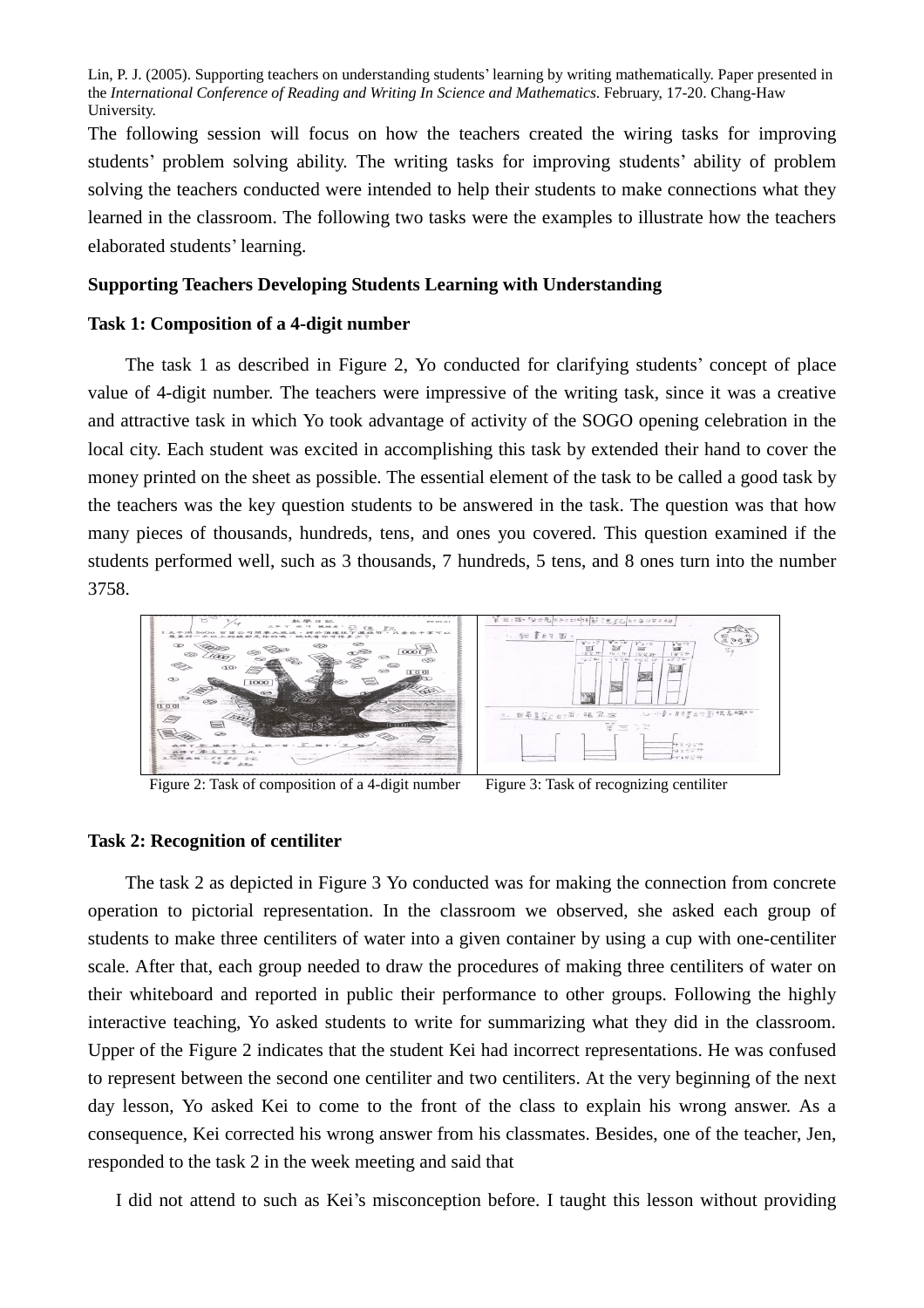students the opportunity to operate. I just used the pictures shown on the textbook to explain to my students and asked them to practice the problems given in the students'worksheet. That's all. From Yo's sharing her students' responses to the writing task, I learned how the operation is important in learning the concept of capacity. Moreover, I found that writing task can be generated from classroom teaching and can be used as a means of clarifying students' understanding (Meeting. 19991129).

## **CONCLUSION AND DISCUSSION**

The main conclusion of the study was that writing mathematically was an effective means of communicating students'learning and then helped the teachers understanding their students' learning. However, the effect of writing on promoting students'cognitive growth was determined by the writing tasks the teachers generated. Furthermore, in order to create creative and diverse writing tasks, it appears that the teachers needed to interact with other classroom teachers and were given the supports from the teacher professional development program.

The effect of writing mathematics on helping teachers'understanding their students learning made the correcting students'misconceptions as the common work at the beginning of the next lesson and made the teachers' mathematics teaching with highly interactive and connecting to students' daily activities. Thus, the impressive teaching and learning events occurring in classroom became the major source of conducting the writing tasks. As a result, the interactive teaching contributed the teachers to optimizing the quality of the writing tasks and instruction, and thereby optimized the students'learning.

The writing mathematically supported students'learning with understanding can be interpreted by three characteristics of learning: (1) Writing is integrative since it involves hand, eye, and brain simultaneously similar to Brunner's (1966) enactive, iconic and symbolic ways of representing reality. (2) Writing provides immediate feedback and reinforcement which are the kernel requirement for reformulation and reinforcement of learning. (3) Writing is self-pace because it connects past, present, and future through analysis and synthesis.

#### **REFERENCE**

Bruner, J. S. (1966). *The process of education*. Cambridge, MA: Harvard University Press.

- Cobb, P. & McClain K. (1999). An approach for supporting teachers' learning in social context. In F. L. Lin (Ed.), *Making sense of mathematics teacher education* (pp. 189-206). Kluwer Academic Publishers.
- Lin, P. J. (2003). Enhancing teachers' understanding of students' learning by using assessment tasks. *Proceedings of the 2003 Joint Meeting of 27 th PME and PME-NA25 International Group for the Psychology of Mathematics Education*. Vol. 3, pp.205-212. July 11, Hawaii: Honolulu.
- Lin, P. J. (2004). Supporting Teachers on Designing Problem-Posing tasks as a tool of assessment to understand students'mathematical learning. In M. J. Hoines & A. B. Fuglestad (Eds.), Proceedings of the 28<sup>th</sup> Conference of the *International Group for the Psychology of Mathematics Education*, Vol. 3, pp. 257-264. July 14-18. Norway: Bergen University College.

Miller, L. D. (1992). Teacher benefits from using impromptu writing prompts in algebra classes. *Journal for*